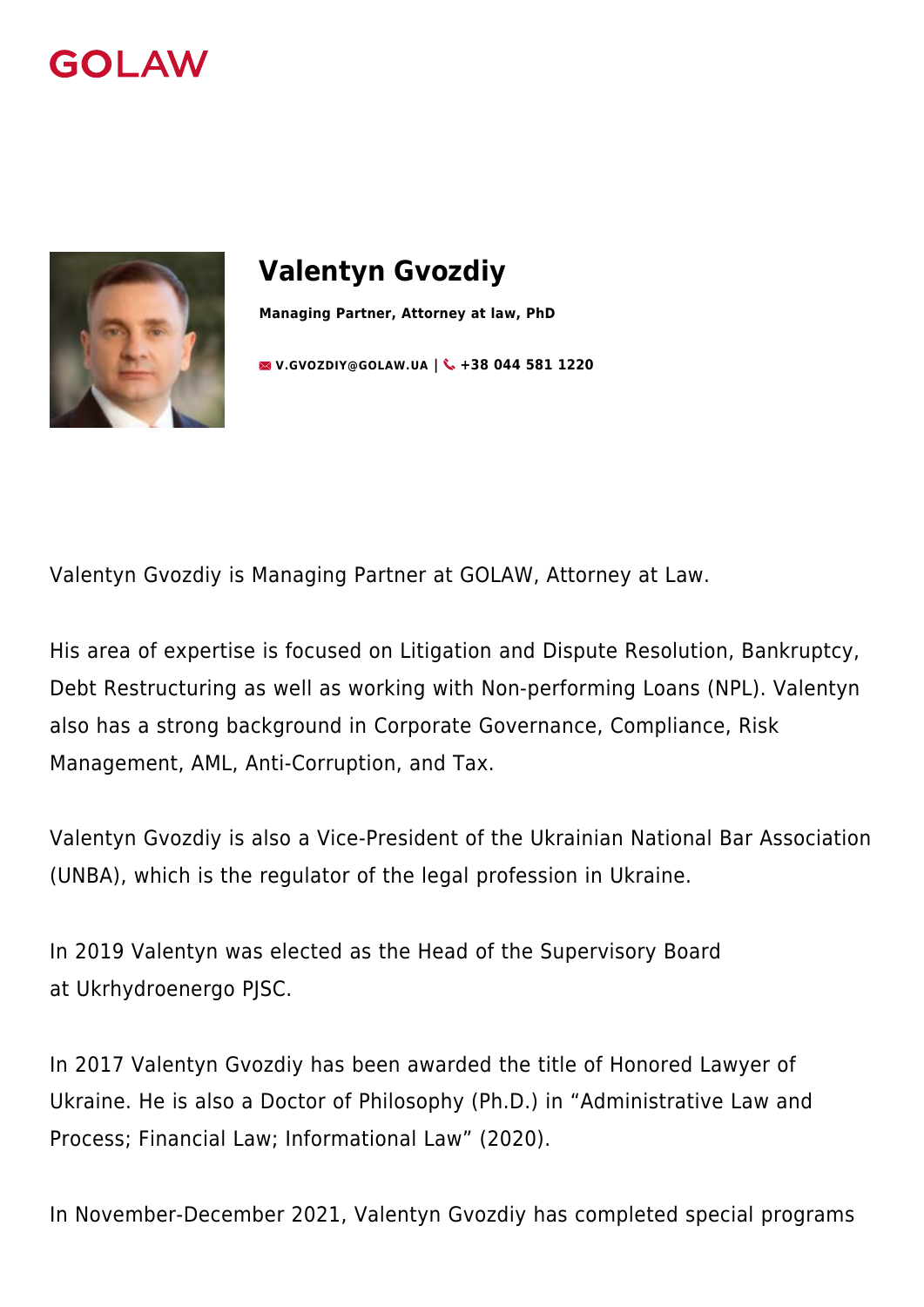in Corporate Governance at Harvard Business School. The purpose of the agenda was to acquire new knowledge and skills in the field of Corporate Governance.

As a result of his studies, Valentyn Gvozdiy received Harvard Business School Corporate Director certificate. The program of the study consisted of four courses: Making Corporate Boards More Effective; Audit Committees in a New Era of Governance; Compensation Committees: New Challenges, New Solutions; Risk Management for Corporate Leaders.

The course "Making Corporate Boards More Effective" included studying the latest practices in implementing supervisory boards' functions; enhancing the level of corporate governance and decision-making that contribute to the company's longterm success; ways to improve interaction and relationships with shareholders and company management.

The course "Audit Committees in a New Era of Governance" included studying new-day practices of audit committees of supervisory boards, ways to increase their strategic contribution to the company; methods of improving the procedure for developing a financial reporting strategy, and overseeing the functions of financial reporting, accounting, and risk management; ways to increase the level of transparency and quality of audit and financial reporting.

The course "Compensation Committees: New Challenges, New Solutions" included studying critical market issues and regulation of incentive and compensation programs for company officials to achieve the maximum economic performance of companies; research of the best methods of reconciling the remuneration of top managers with the business strategy and goals of the company.

The course "Risk Management for Corporate Leaders" included studying the most innovative practices for assessing and managing unforeseen crises; making and implementing management decisions to reduce the likelihood of adverse aftermaths and minimize possible losses.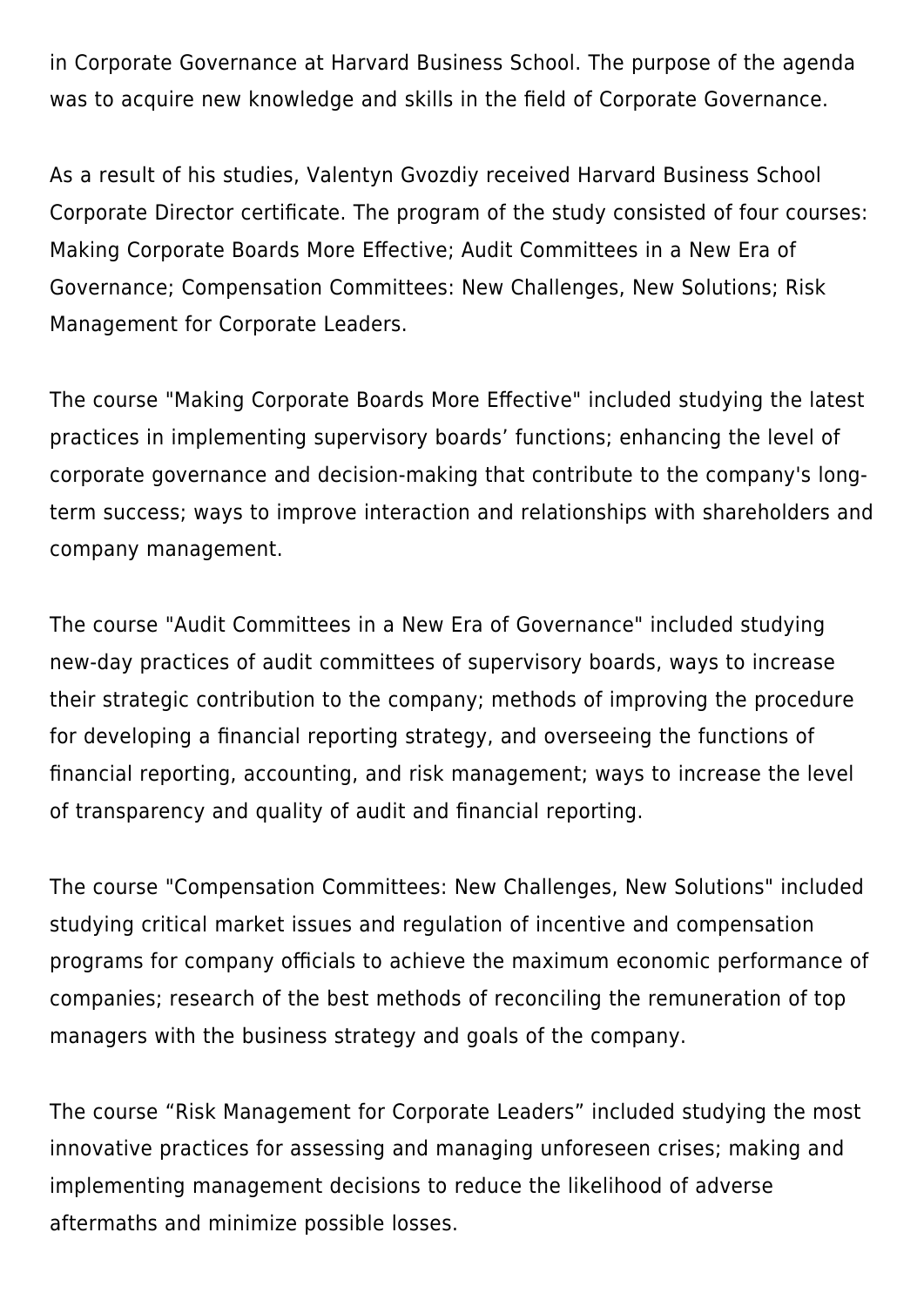$[*/*block]$  [block type = intro]

"Criminal Law in Ukraine" is the first and only information hub in Ukraine in the field of criminal law, powered by GOLAW leading attorneys.



#### [/block]

#### **Practices**

- [Defense in Anti-corruption matters](#page--1-0)
- [Compliance, Corporate Governance and Risk Management](#page--1-0)
- [Insolvency and Corporate Recovery](#page--1-0)
- [Criminal Law and White Collar Defence](#page--1-0)
- [Government Relations \(GR\)](#page--1-0)
- [Restructuring, Claims and Recoveries](#page--1-0)
- [Litigation and dispute resolution](#page--1-0)
- [Private clients](#page--1-0)
- [Tax](#page--1-0)

### **Sectors**

- [Agribusiness](#page--1-0)
- [Aviation sector](#page--1-0)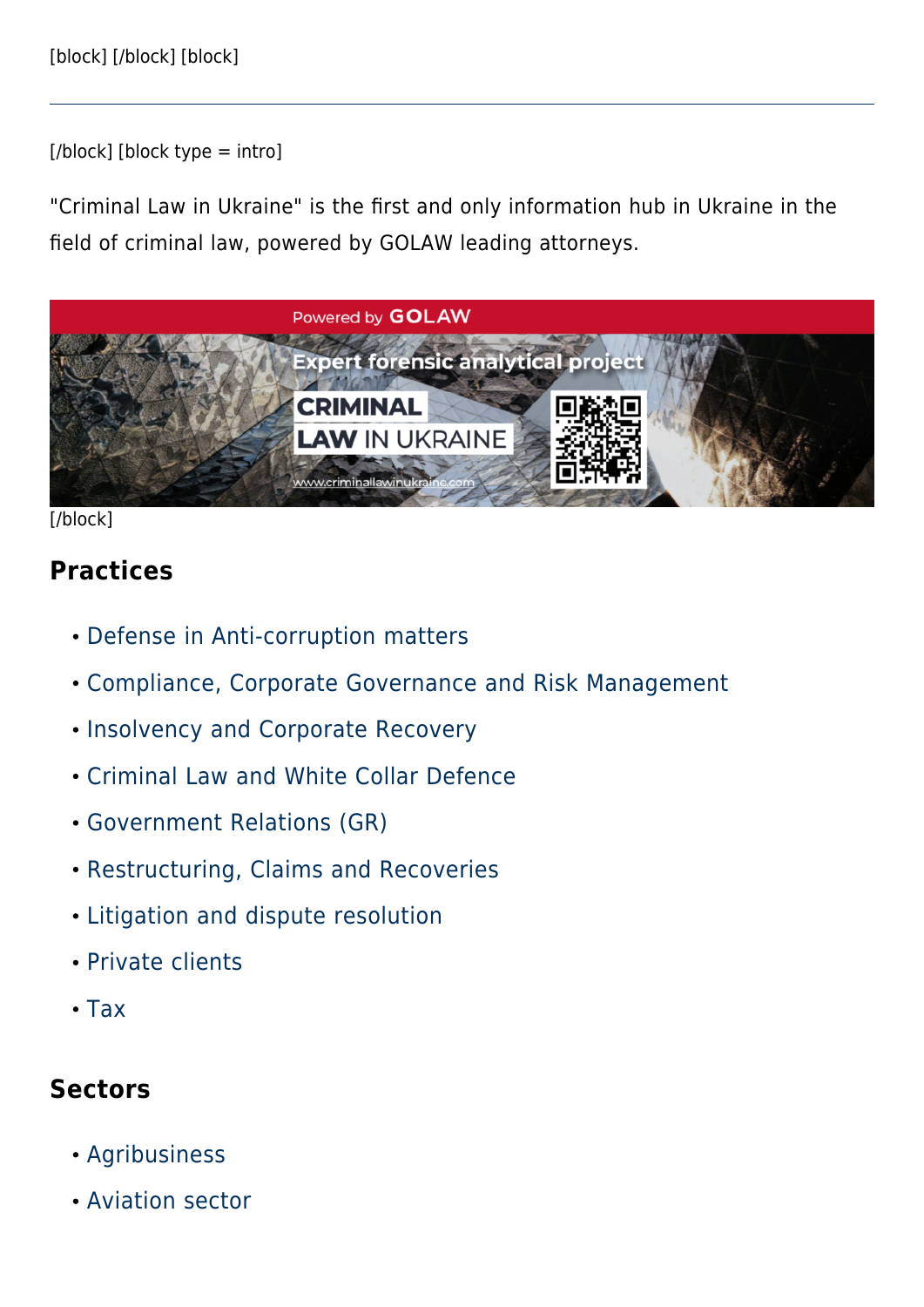- [Chemical industry](#page--1-0)
- [Construction and real estate](#page--1-0)
- [Energy and natural resources](#page--1-0)
- [Financial institutions](#page--1-0)
- [Information technology](#page--1-0)
- [Manufacturing and industry](#page--1-0)
- [Media and telecommunications](#page--1-0)
- [Medicine and pharmaceuticals](#page--1-0)
- [Retail and FMCG](#page--1-0)
- [Transport and infrastructure](#page--1-0)

## **Education**

- Law faculty, Yury Fedkovych Chernivtsi National University, Ukraine
- ICA Professional Postgraduate Diploma in Governance, Risk & Compliance, Manchester Business School, UK
- Ph.D. degree in Law on specialty "Administrative Law and Process; Financial Law; Informational Law"; thesis topic – "Administrative and legal status of attorneys' self-government bodies"
- Harvard Business School Corporate Director certificate

## **Recognition**

The Legal 500 EMEA 2021 - received a special recognition 'Leading individual' in Employment practice area;

Best Lawyers in Ukraine 2022 - recognised among the best lawyers in Ukraine in Banking and Finance Law, Corporate Governance and Compliance Practice,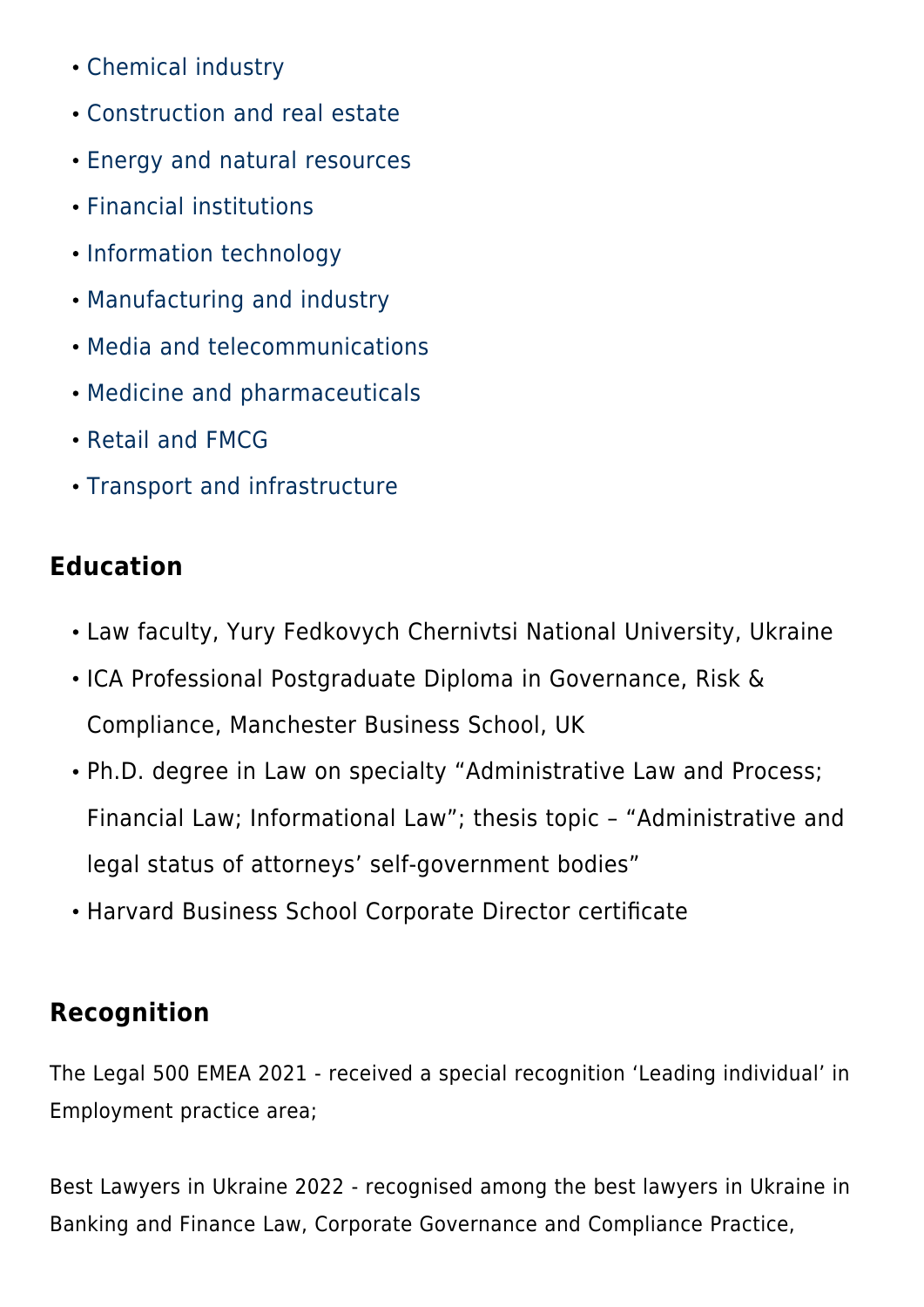Corporate Law, Government Relations Practice (GR), Investment, Land Use and Zoning Law, Litigation, Mergers and Acquisitions Law, Real Estate Law, Tax Law;

Who's Who Legal 2021 - became the only attorney in Ukraine recognised as a leading specialist in Corporate Tax: Controversy;

Ukrainian Law firms. A Handbook for Foreign Clients 2021 - recognised among the best lawyers in Ukraine in the field of Tax and Transfer Pricing: Consulting, Litigation;

50 leading law firms of Ukraine 2020 - recommended among the best lawyers in Ukraine in: Tax Disputes Resolution; Tax consultancy; Litigation;

Legal Awards 2021 - recognized as the best corporate governance lawyer of the year.

## **Membership**

- Vice President of the Ukrainian National Bar Association[\(UNBA](https://en.unba.org.ua/))
- [Rechtsanwaltskammer Berlin](https://www.rak-berlin.de/)
- International Bar Association ([IBA](https://www.ibanet.org/))
- American Chamber of Commerce ([ACC](http://www.chamber.ua/en))
- European Business Association [\(EBA](https://eba.com.ua/en/))
- German-Ukrainian Chamber of Industry and Commerce (AHK Ukraine)
- [Ukrainian Network of Integrity and Compliance \(UNIC\)](https://baselgovernance.org/b20-collective-action-hub/initiatives-database/ukrainian-network-integrity-and-compliance-unic)
- International Turkish Ukrainian Businessmen Association (TUID)
- Associated European Energy Consultants ([AEEC\)](https://www.aeec-online.com/)
- Worldwide Network of Leading Law Firms ([SCG Legal](https://scglegal.com/about/))
- Ost-Ausschuss der Deutschen Wirtschaft ([Ost-Ausschuss](https://www.ost-ausschuss.de/uber-uns))